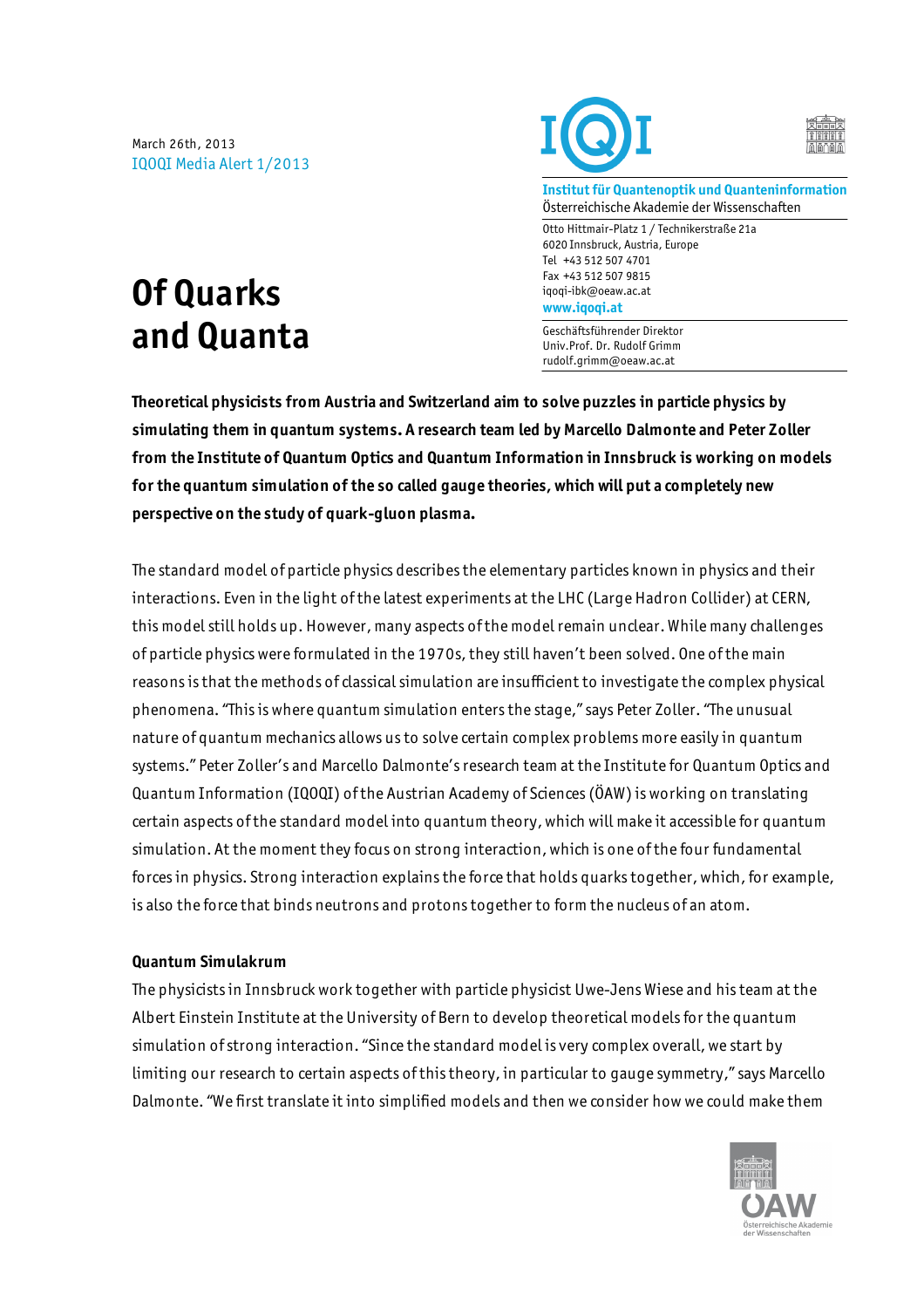accessible for quantum simulation." In the end they want to find physical models whose quantum simulations can be carried out. "For the simulation we will use ultracold atoms in optical lattices," says Marcello Dalmonte. "Also arrays of superconducting devices and trapped ions may be considered."

#### **New perspectives**

In big particle accelerators, such as are used at CERN, ions collide with high energy, decay into their components and build quark-gluon plasma. It is the goal of quantum physics theorists to provide tools to better understand these processes in experiments. Mechanisms in neutron stars, for example, could also be explained with quantum simulations. Because of the extremely high density in the deep interior of this type of stars, the nuclei of the atoms can unbind and give rise to quark-gluon plasma or other exotic superconducting states. Again, all attempts of classical simulation fail because of the complexity of the problem. The new approach of the physicists is also important for a better understanding of phenomena in condensed matter, such as super conductors and magnetism.

### **Fast implementation**

In their most recent work, published in the journal *Physical Review Letters*, the scientists not only describe a model for quantum simulation for gauge theories but also the necessary building blocks for the simulation. "Some of these building blocks could already be implemented in experiments in a few years time," says junior scientist Marcello Dalmonte. The scientists are supported, among others, by the Austrian Science Fund (FWF) and the European Union.

## **Venturing into new fields**

"Our success is based on the fact that we combine knowledge from different fields," says the highly decorated Peter Zoller. "Experimentally, we have made huge progress in atomic physics and quantum optics. Also other fields in physics will benefit from it." It is not the first time that Peter Zoller's team of researchers has brought new perspectives into physics: He successfully combined quantum optics with quantum information and condensed matter physics. In both cases new independent and dynamic research avenues were opened up. Venturing into particle physics may open doors for yet another promising research field. Apart from Peter Zoller's research team, other groups of scientists are also studying the same problems: Ignacio Cirac in Munich and Maciej Lewenstein in Barcelona.

**Publication:** Atomic Quantum Simulation of U(N) and SU(N) Non-Abelian Lattice Gauge Theories. D. Banerjee, M.Bögli, M. Dalmonte, E. Rico, P. Stebler, U.-J. Wiese, P. Zoller. Phys. Rev. Lett. 110, 125303 (2013) DOI: 10.1103/PhysRevLett.110.12530 (http://dx.doi.org/10.1103/PhysRevLett.110.125303)